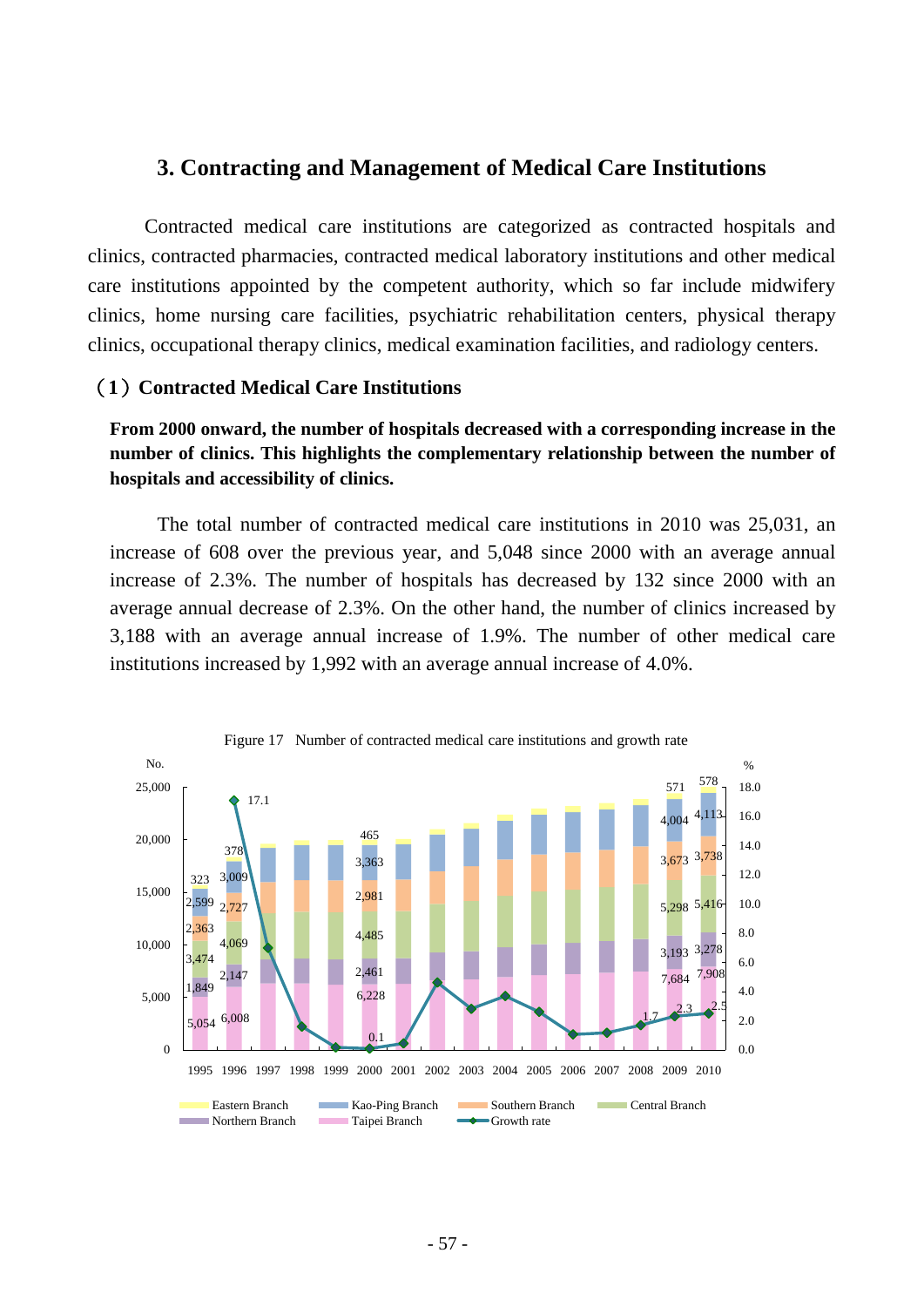### i.**Contracted Hospitals and Clinics**

## **Compared with the previous year, the number of hospitals decreased by 6, while clinics increased by 317.**

By the end of 2010, there were 6 fewer hospitals compared with the previous year and 132 fewer since 2000 with an average annual decrease of 1.8% for western medical hospitals and 11.7% for Chinese medical hospitals. Contracted clinics increased by 317 over the previous year and 3,188 since 2000 with an average annual increase of 1.7% for western medical clinics and 3.7% for Chinese medical clinics. There were 906 medical care institutions which offered both inpatient and outpatient services, 482 for hospitals, and 424 for obstetrics & gynecology clinics. 18,482 medical care institutions provided only outpatient services.



Figure 18 Contracted Medical Care Institutions

Note: Hospitals include 23 Academic Medical Centers, 81 Metropolitan Hospitals, and 378 Local Community Hospitals.

In terms of BNHI regions, the Taipei Branch had the largest number of contracted hospitals and clinics at 6,105 (31.5%), followed by the Central Branch at 4,346 (22.4%), the Kao-ping Branch at 3,330 (17.2%), the Southern Branch at 2,789 (14.4%), the Northern Branch at 2,400 (12.4%), and the Eastern Branch at 418 (2.2%). The percentages of hospitals and clinics which signed contracts with the BNHI were 89.2 for the Taipei Branch, 93.2 for the Northern Branch, 93.1 for the Central Branch, 93.8 for the Southern Branch, 94.1 for the Kao-ping Branch, and 94.4 for the Eastern Branch.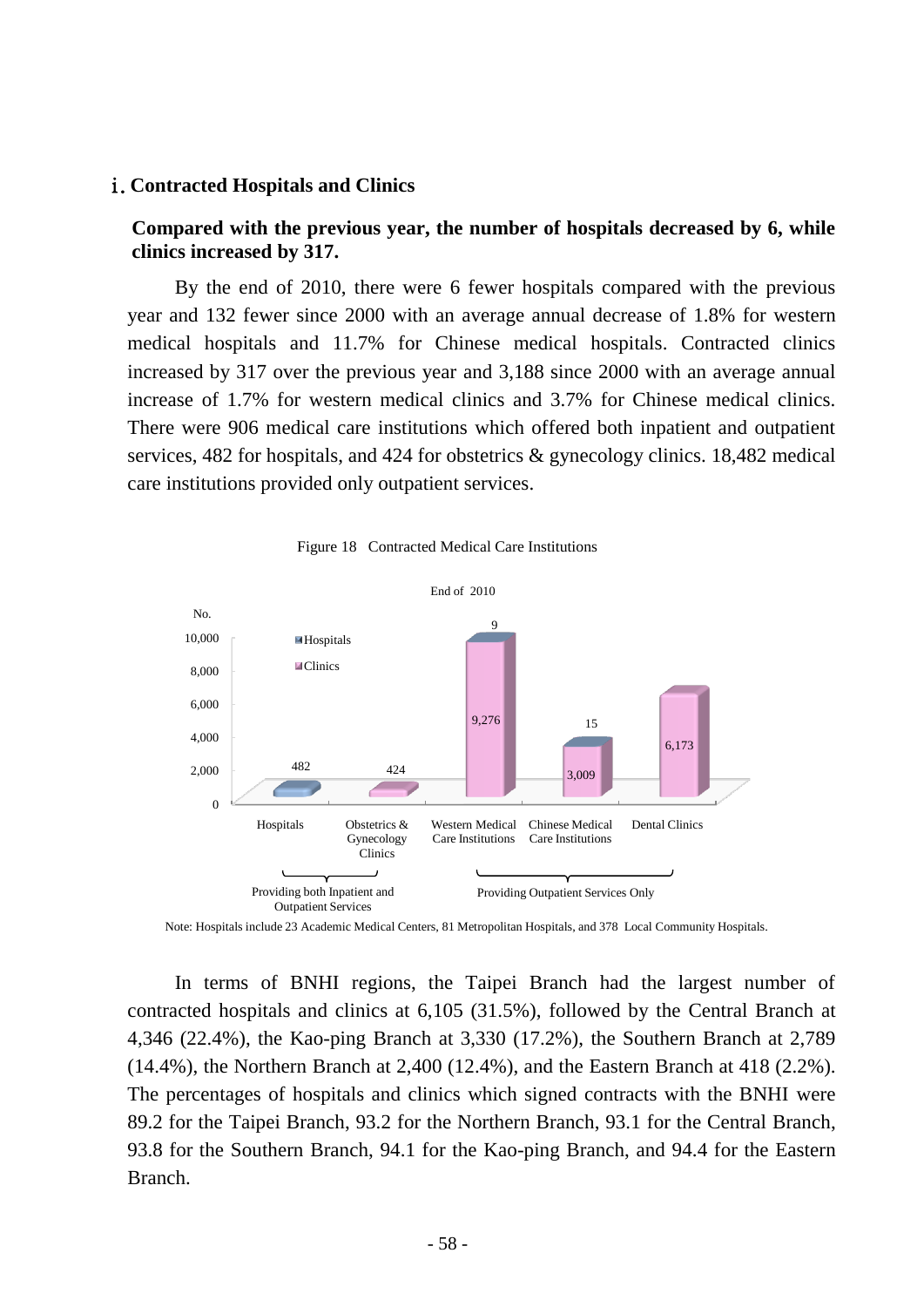In terms of cities and counties, percentages of the hospitals and clinics which signed contracts with the BNHI were over 95 for New Taipei City, Yilan County, Hsinchu County, Miaoli County, Changhua County, Nantou County, Chiayi County, and Lienchiang County; Taipei City, at 83.0, was the lowest.



Broken down by accreditation status, 89.0% of the contracted hospitals were qualified. The Kao-ping, Taipei, and Central Branches were the branches with the top three highest percentages of qualified hospitals, accounted for 69.4%. Broken down by ownership, there were 508 public medical care institutions, 81 were hospitals and 427 were clinics; there were 18,870 non-public medical care institutions, 427 were hospitals, and 18,443 were clinics.

Compared to 2000, the Northern, Taipei, Southern, and Eastern Branches exhibited positive trends in both increase of contracted medical care institutions and share of contracted medical care institutions; the Northern Branch had the highest increase in number of contracted medical care institutions, at 1.3x of the number in 2000, and in share of contracted medical care institutions at 0.8 percentage points. On the other hand, the Central and Kao-Ping Branches exhibited negative trends in share of contracted medical care institutions; the Central Branch had the highest decrease at 0.8 percentage points.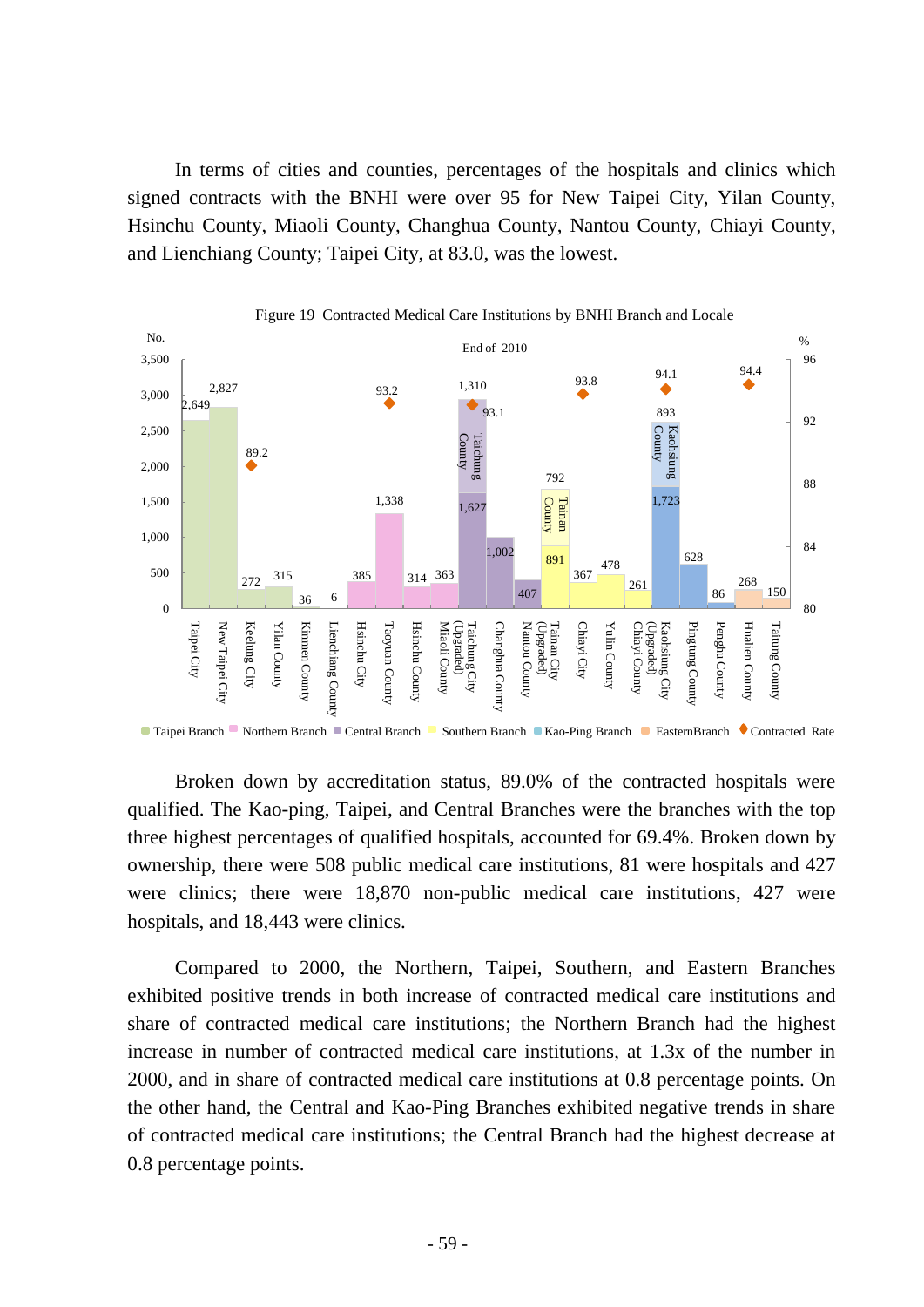

Figure 20 Contracted Medical Care Institutions 2010 vs. 2000

### **ii. Contracted Pharmacies and Other Medical Care Institutions**

## **The average annual increases were 4.4% for pharmacies and 4.7% for other medical care institutions from 2000–2010.**

By the end of 2010, the number of pharmacies increased by 260 from the end of the previous year and 1,645 from 2000 with an average annual increase of 4.4%. In terms of BNHI, the Taipei Branch had the largest number of contracted pharmacies at 1,565 (33.3%), followed by the Central Branch at 880 (18.7%), and the Southern Branch at 796 (16.9%). In terms of city/county, New Taipei City had the largest number of contracted pharmacies at 805, followed by Taipei City at 585 and Taoyuan County at 457; the Kinma area had only two pharmacies.

The number of other medical care institutions increased by 37 from the previous year and 347 from 2000 with an average annual increase of 4.7%. The Taipei Branch had the largest number of hospitals and independent home nursing care facilities providing home nursing care services at 125, followed by the Kao-ping branch at 98, and the Central and Southern Branches, with 89 each. In terms of psychiatric rehabilitation institutions, the Taipei Branch leads with 68, followed by the Central Branch with 27.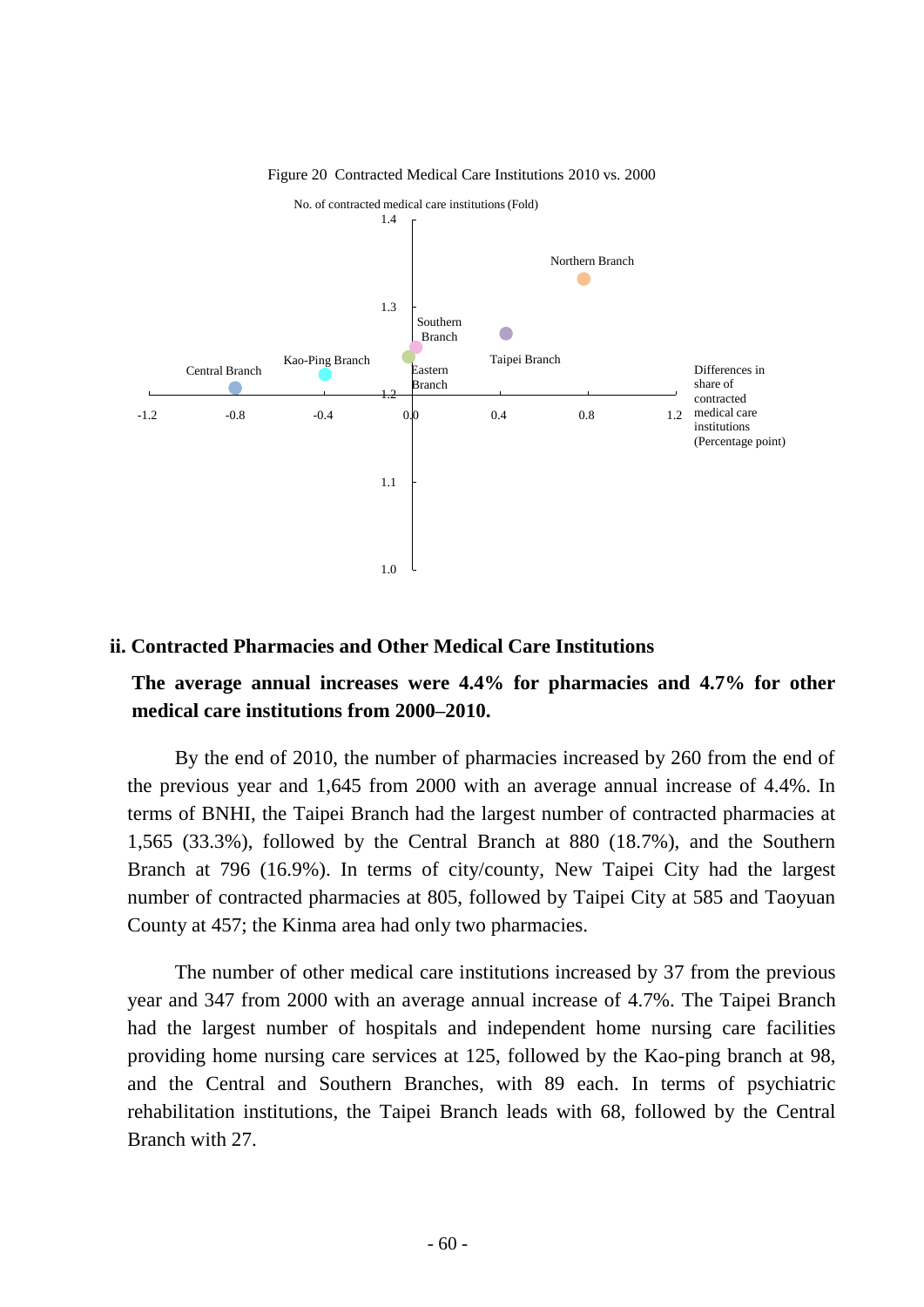

#### Figure 21 Other Contracted Medical Care Institutions by Nature of Service

### (**2**)**Insured Beds**

## **The average annual increases were 3.1% for insured beds and 0.5% for non-insured beds from 2000–2010.**

Setting up of wards in contracted hospitals must follow 1.) the standard requirements for setting up wards by medical care institutions and 2.) the ratio of the number of beds in insurance wards to the total number of beds in the same contracted hospital. Hospital wards are divided into acute and chronic wards. An insurance ward refers to a ward provided by a contracted hospital to an insurance beneficiary in receiving hospital care without charging the patient additional fees. At the end of 2010, the share of insured beds in various levels of hospitals was 66.7% for academic medical centers, 79.3% for metropolitan hospitals, 88.5% for local community hospitals, and 99.9% in physician clinics & dental clinics.

At the end of 2010, the total number of beds in contracted medical care institutions was 146,187, an increase of 1,393 from the previous year and 32,366 from 2000 with an average annual increase of 2.5%, 3.1% for insured beds, and 0.5% for non-insured beds.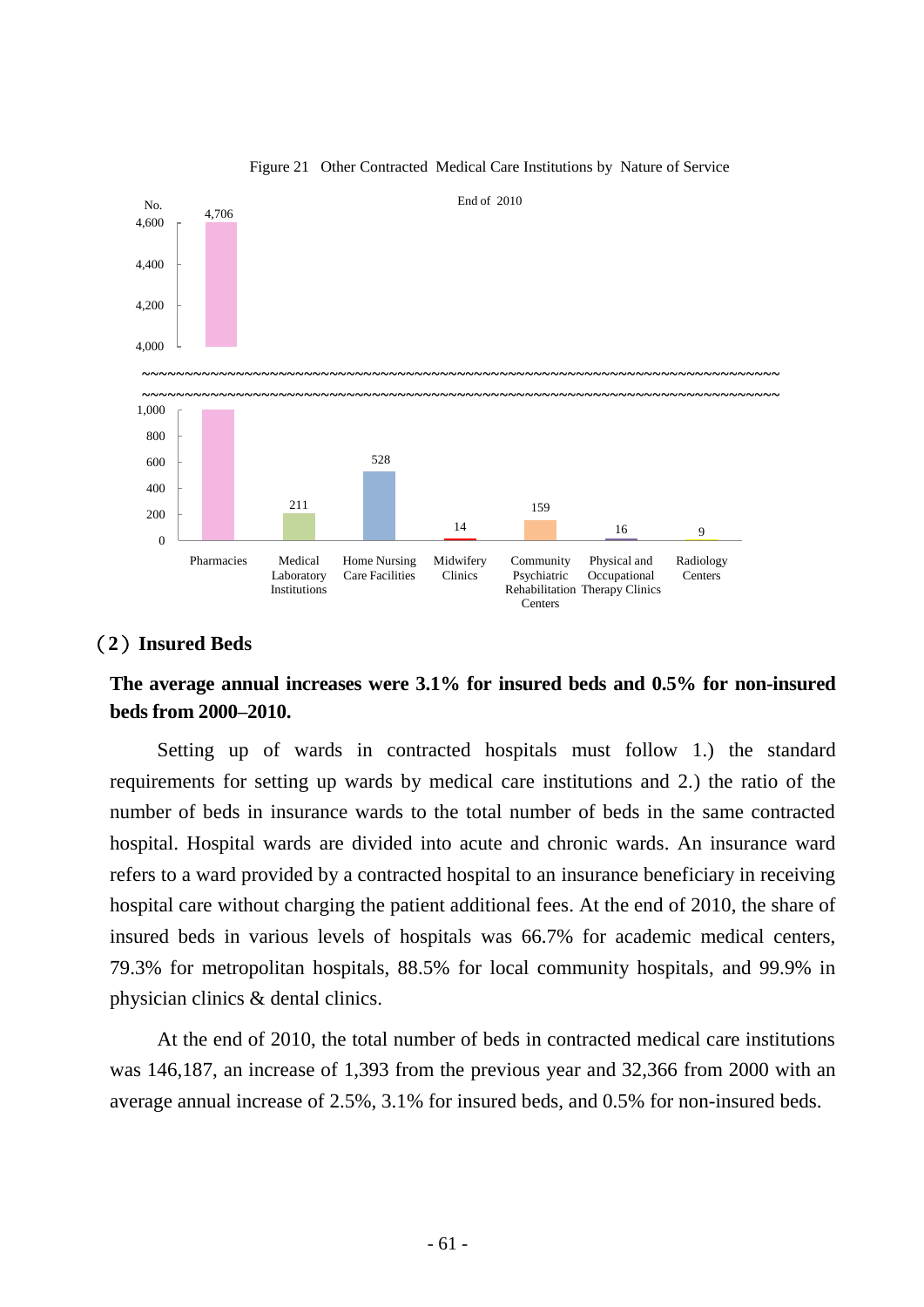

Compared to 2000, metropolitan hospitals, physician clinics, and dental clinics have shown positive trends in both the increase of beds and share of beds; metropolitan hospitals had the greatest increase of beds, at 0.5x the number in 2000, and in share of beds, at 5.6 percentage points. On the other hand, academic medical centers and local community hospitals showed a negative trend in share of beds; local community hospitals had the highest decrease, at 7.4 percentage points.



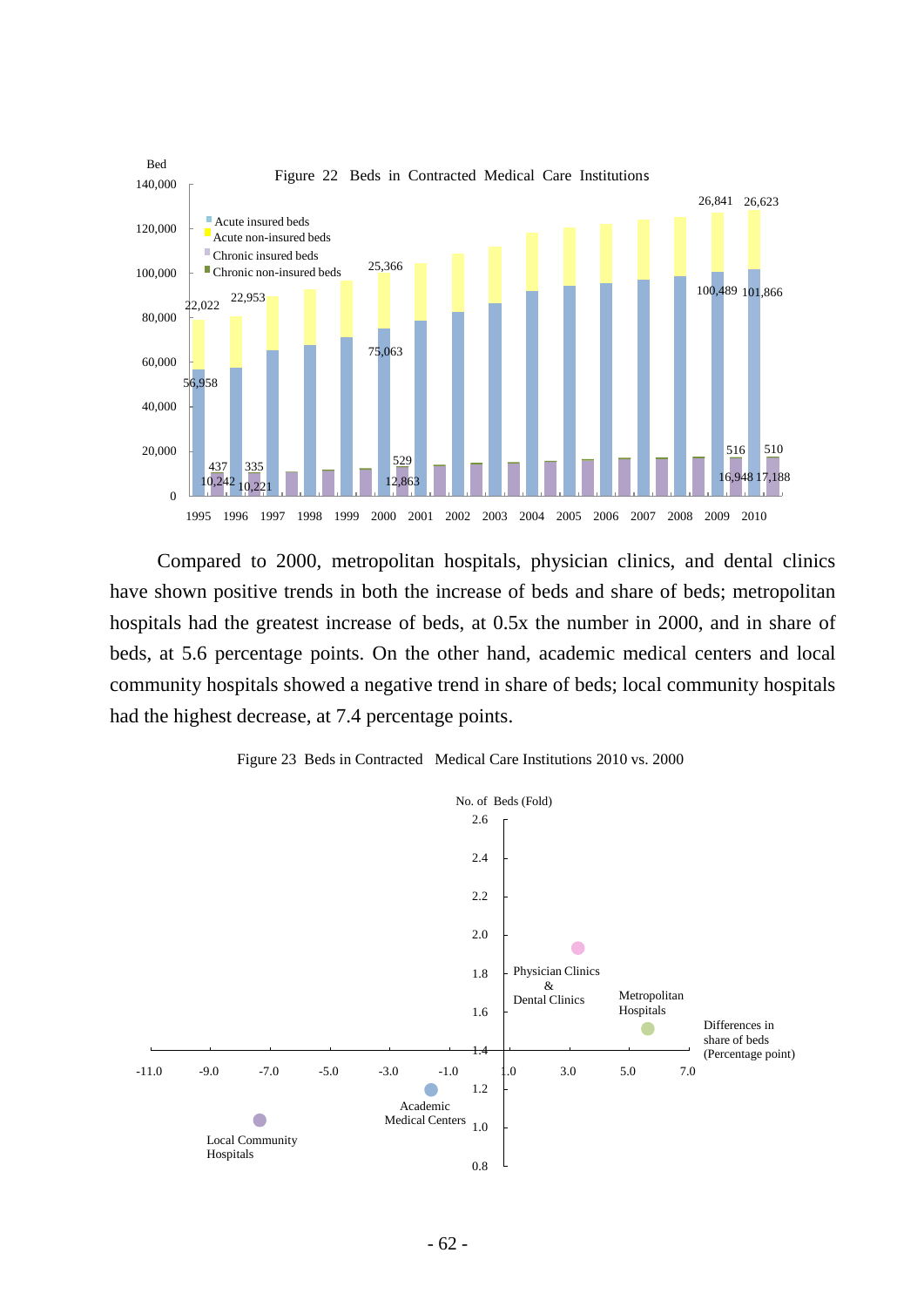In terms of branches, the Taipei Branch has the most beds, at 42,146 (28.8%), with the percentage of insured beds at 77.3%, followed by the Central Branch, at 29,618 (20.3%), with the percentage of insured beds at 82.8%, the Kao-ping Branch at 25,386 (17.4%) with the percentage of insured beds at 82.5%, the Northern Branch at 21,690(14.8%) with the percentage of insured beds at 80.0%, the Southern Branch at 21,541 (14.7%) with the percentage of insured beds at 83.2%, and the Eastern Branch at 5,806 (4.0%) with the percentage of insured beds at 87.5%.

In terms of cities and counties, Taipei City topped the list with 21,513 beds, followed by Kaohsiung City with 19,317 beds, Taichung City with 18,641 beds, New Taipei City with 14,131 beds, Taoyuan County with 13,336 beds, and Tainan City with 11,125 beds, accounting for 67.1% of the total number of beds in contracted medical care institutions.

### i.**Acute beds**

At the end of 2010, acute beds accounted for 87.9% of the total number of beds in contracted medical care institutions. There was an increase of 1,159 beds from the previous year and 28,060 beds from 2000 with an average annual increase of 2.5%. The percentage of insured acute beds to acute beds was 72.8%; the average annual increase was 3.1% from 2000.

Broken down by the BNHI, the percentages of insured acute beds to acute beds were 79.6% for the Eastern Branch, 74.6% for the Southern Branch, 74.5% for the Northern Branch, 74.4% for the Central Branch, 74.3% for the Kao-ping Branches, and 68.6% for the Taipei Branch. Broken down by city and county, both Taitung County and Chiayi County were ranked the highest, with 82.6%, followed by Keelung County at 81.5% and Miaoli County at 80.8%; Taipei City was at the bottom with 62.5%.



Figure 24 Percentages of Insured and Non-Insured Beds in Contracted Medical Care Institutions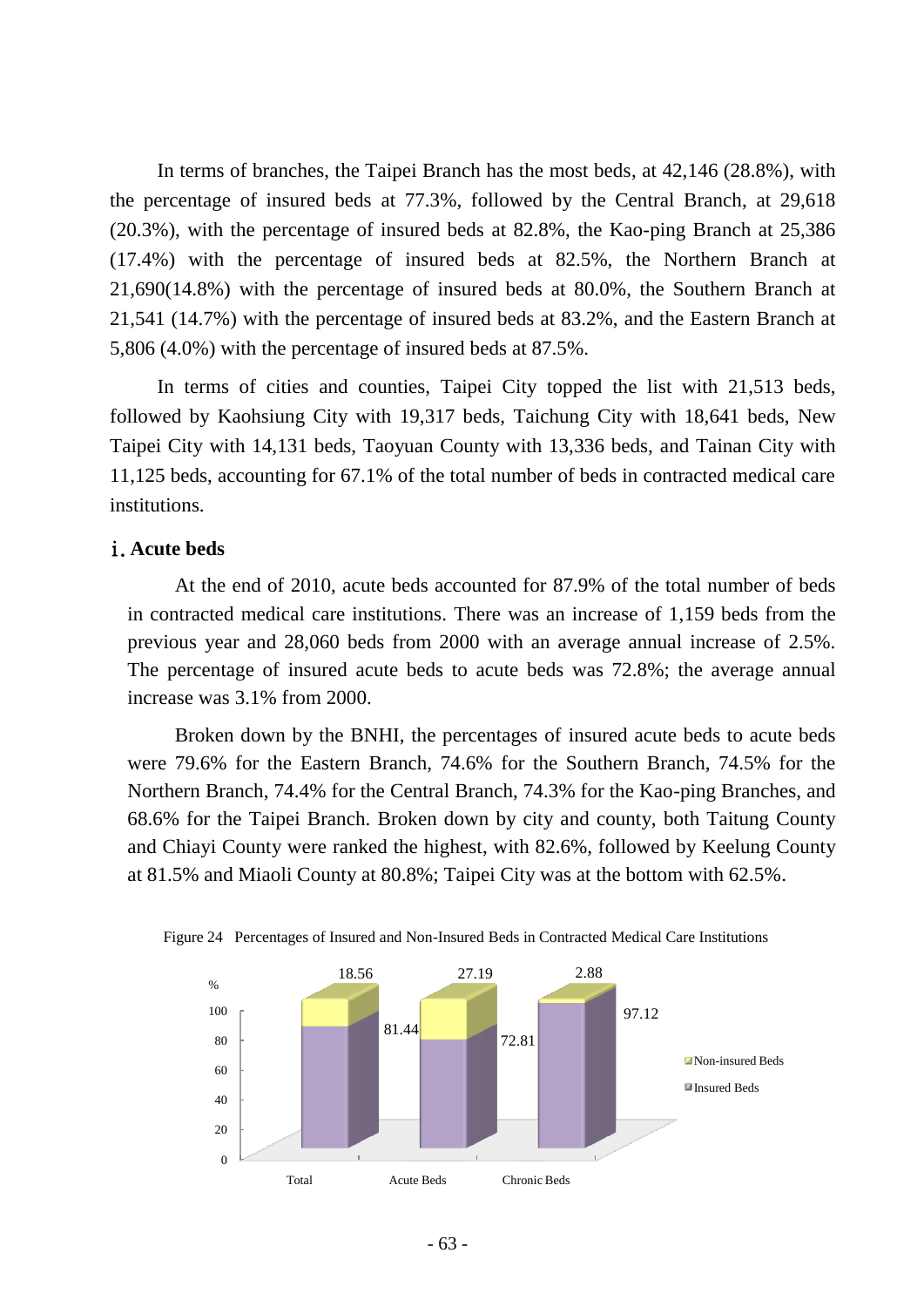Broken down by type of bed, there was an increase of 1,519 general beds from 2005 with an average annual increase of 0.3%; an increase of 785 psychiatric beds with an average annual increase of 1.3%; an increase of 3,263 hemodialysis beds with an average annual increase of 2.4%; an increase of 155 hospice care beds with an average annual increase of 5.4%; an increase of 714 respiratory care beds with an average annual increase of 1.2%, and an increase of 274 respiratory care center beds with an average annual increase of 3.2%. All of the figures indicated an upward trend, with hospice care beds exhibiting the greatest increase.



### **ii. Chronic Beds**

At the end of 2010, chronic beds accounted for 12.1% of the total number of beds in contracted medical care institutions. There was an increase of 234 beds from the previous year and an increase of 4,306 beds from 2000 with an average annual increase of 2.8%. The percentage of insured chronic beds to chronic beds was 97.1%; the average annual increase was 2.9% from 2000.

Broken down by the BNHI, the percentages of insured chronic beds to chronic beds were 98.5% for the Southern Branch, 98.2% for the Central Branch, 97.3% for the Eastern Branches, 97.0% for the Taipei Branch, 96.8% for the Northern Branch, and 94.4% for the Kao-ping Branch. Broken down further by city and county, the percentages of insured chronic beds for all the cities and counties were over 90%, except for Hsinchu County with 88.0%.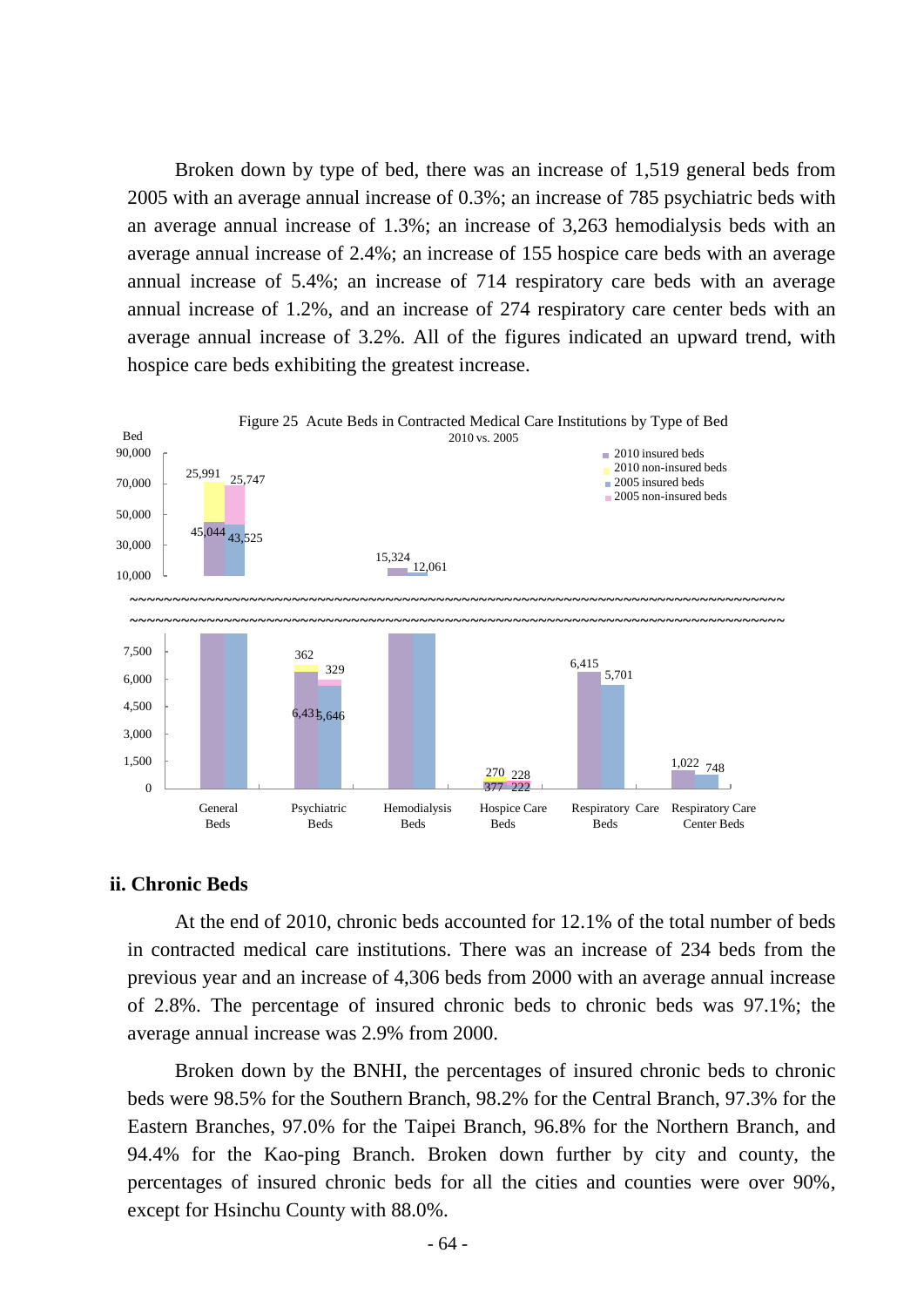Broken down by type of bed, there was a decrease of 423 general beds with an average annual decrease of 2.4%; an increase of 1,657 psychiatric beds with an average annual increase of 2.6%; an increase of 2 T.B. beds with an average annual decrease of 1.0%. Psychiatric beds showed the greatest increase.



(**3**)**Management of Contracted Medical Care Institutions**

**There has been a significant decrease in the number of medical care institutions committing violations over the past three years.**

Since its establishment, the BNHI has been putting more emphasis on the supervision of contracted medical care institutions to maintain the quality of medical services provided. In addition, the Bureau also follows the Regulations Governing Contracting and Management of National Health Insurance Medical Care Institutions to reinforce violation reviews as well as management of abnormal activity. The reviews focus on severe violations such as committing fraud to falsely claim insurance benefits. When appropriate, the BNHI assists the related judicial authorities in investigations of serious offenses committed by contracted medical care institutions.

In 2010, 541 medical care institutions were found to have committed violations (2.2%), an increase of 5, or 0.9%, from the previous year and a decrease of 89 from 2000; 215 medical care institutions were penalized by reduced reimbursement, 159 by